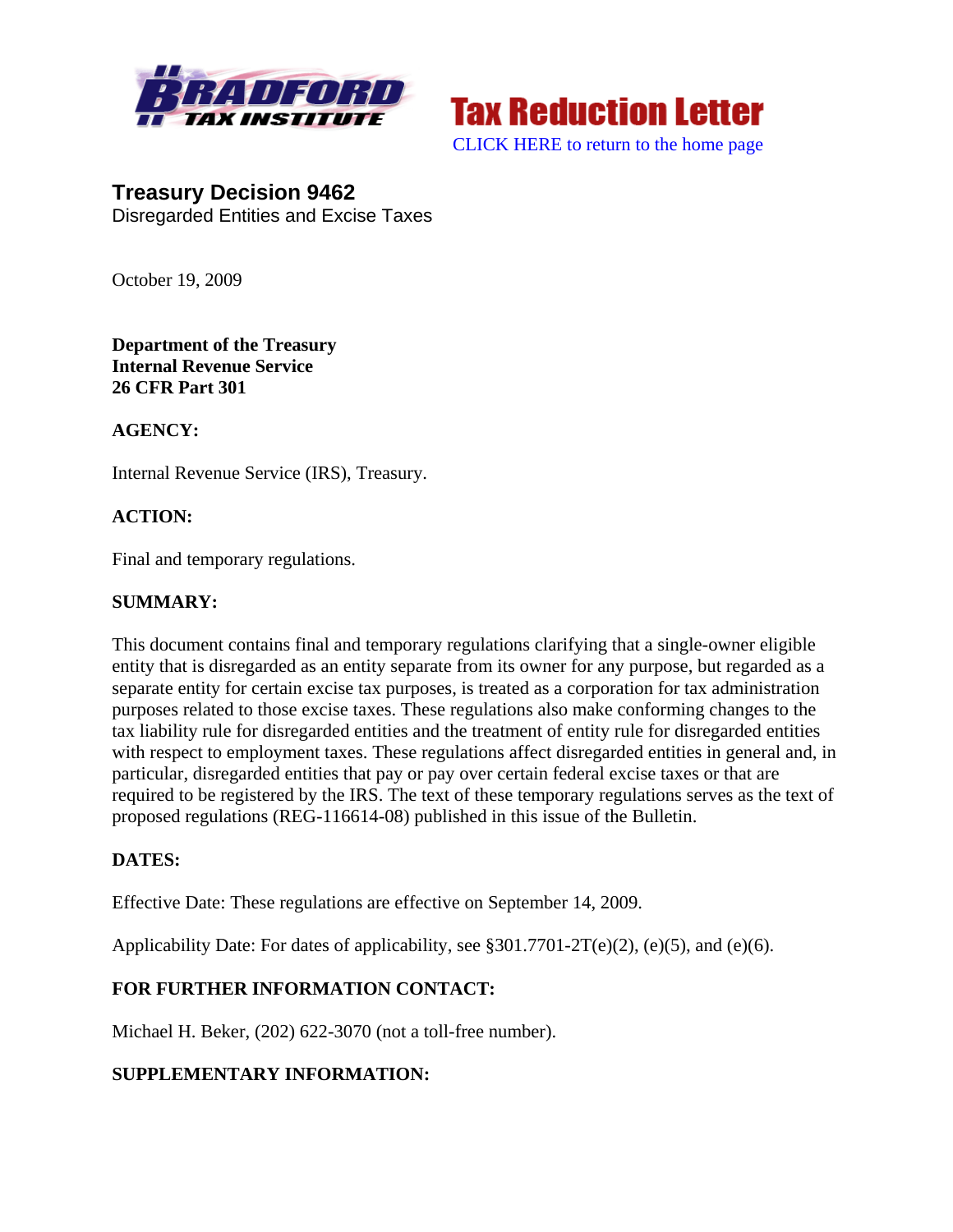## **Background and Explanation of Provisions**

This document contains amendments to the Procedure and Administration Regulations (26 CFR part 301) under section 7701 of the Internal Revenue Code (Code).

Under existing §301.7701-2(c)(2)(iv), a single-owner eligible entity that is disregarded as an entity separate from its owner for Federal tax purposes is treated as a separate entity for purposes of employment taxes imposed under Subtitle C of the Code and related reporting requirements. The regulations treat these disregarded eligible entities as corporations for purposes of employment taxes imposed under Subtitle C of the Code and related reporting requirements.

Under existing §301.7701-2(c)(2)(v), a single-owner eligible entity that is disregarded as an entity separate from its owner for Federal tax purposes is treated as a separate entity for purposes of certain excise taxes reported on Form 720, "Quarterly Federal Excise Tax Return;" Form 730, "Monthly Tax Return for Wagers;" Form 2290, "Heavy Highway Vehicle Use Tax Return;" and Form 11-C, "Occupation Tax and Registration Return for Wagering;" excise tax refunds or payments claimed on Form 8849, "Claim for Refund of Excise Taxes;" and excise tax registrations on Form 637, "Application for Registration (For Certain Excise Tax Activities)." Although liability for excise taxes is not dependent upon an entity's classification, an entity's classification is relevant for certain tax administration purposes, such as determining the proper location for filing a notice of federal tax lien and the place for hand-carrying a return under section 6091. Therefore, these temporary regulations clarify that these disregarded eligible entities are treated as corporations for tax administration purposes.

These temporary regulations also make conforming changes to the tax liability rule for disregarded entities in §301.7701-2(c)(2)(iii) and the treatment of entity rule for disregarded entities with respect to employment taxes in  $\S 301.7701 - 2(c)(2)(iv)(B)$ .

# **Effective/Applicability Date**

These regulations apply on and after September 14, 2009.

## **Special Analyses**

It has been determined that this Treasury decision is not a significant regulatory action as defined in Executive Order 12866. Therefore, a regulatory assessment is not required. It has also been determined that section 553(b) of the Administrative Procedure Act (5 U.S.C. chapter 5) does not apply to these regulations. For applicability of the Regulatory Flexibility Act (5 U.S.C. chapter 6), please refer to the Special Analyses section of the preamble to the cross-reference notice of proposed rulemaking published elsewhere in this issue of the Bulletin. Pursuant to section 7805(f) of the Code, this regulation has been submitted to the Chief Counsel for Advocacy of the Small Business Administration for comment on its impact on small business.

## **Amendments to the Regulations**

Accordingly, 26 CFR part 301 is amended as follows:

# **PART 301—PROCEDURE AND ADMINISTRATION**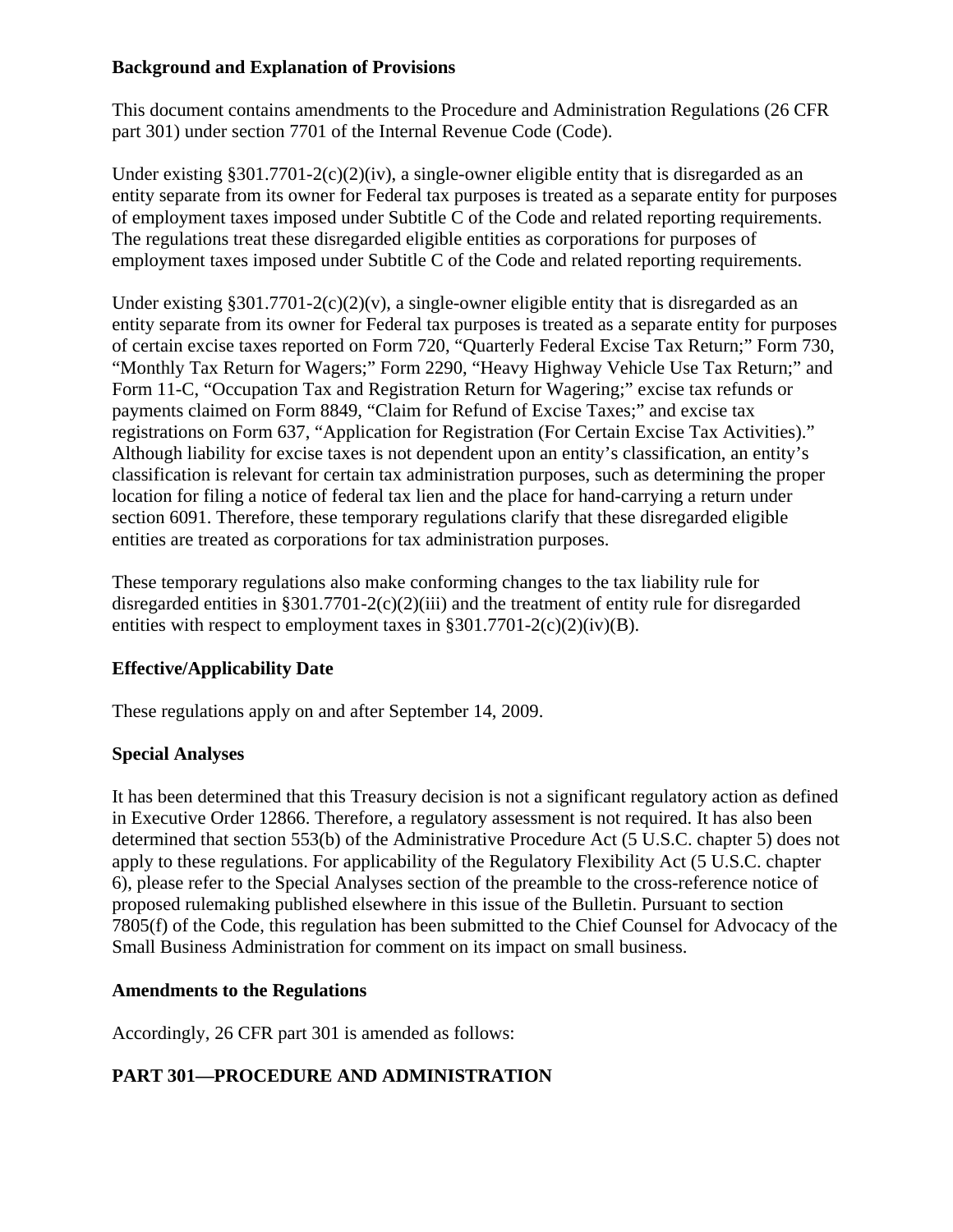Paragraph 1. The authority citation for part 301 continues to read in part as follows:

Authority: 26 U.S.C. 7805 \* \* \*

Par. 2. Section 301.7701-2 is amended by:

- 1. Revising paragraphs  $(c)(2)(iii)$  and  $(c)(2)(iv)(B)$ .
- 2. Redesignating paragraph  $(c)(2)(v)(B)$  as paragraph  $(c)(2)(v)(C)$  and added new paragraph  $(c)(2)(v)(B)$ .
- 3. In newly-designated paragraph  $(c)(2)(v)(C)$ , Example (iv) is added.
- 4. Revising paragraph (e)(2).

The additions and revisions read as follows:

#### **§ 301.7701-2 Business entities; definitions.**

\* \* \* \* \*

 $(c) * * *$ 

- $(2)$  \* \* \*
- (iii) [Reserved]. For further guidance, see  $$301.7701-2T(c)(2)(iii)$ .
- $(iv) * * *$
- (B) [Reserved]. For further guidance, see  $$301.7701-2T(c)(2)(iv)(B)$ .
- \* \* \* \* \*
- $(v) * * *$
- (B) [Reserved]. For further guidance, see  $$301.7701-2T(c)(2)(v)(B)$ .
- $(C)$  \* \* \*

(iv) [Reserved]. For further guidance, see  $$301.7701-2T(c)(2)(v)(C)$  Example (iv).

- \* \* \* \* \*
- (e) \* \* \*
- (2) [Reserved]. For further guidance, see  $$301.7701-2T(e)(2)$ .

\* \* \* \* \*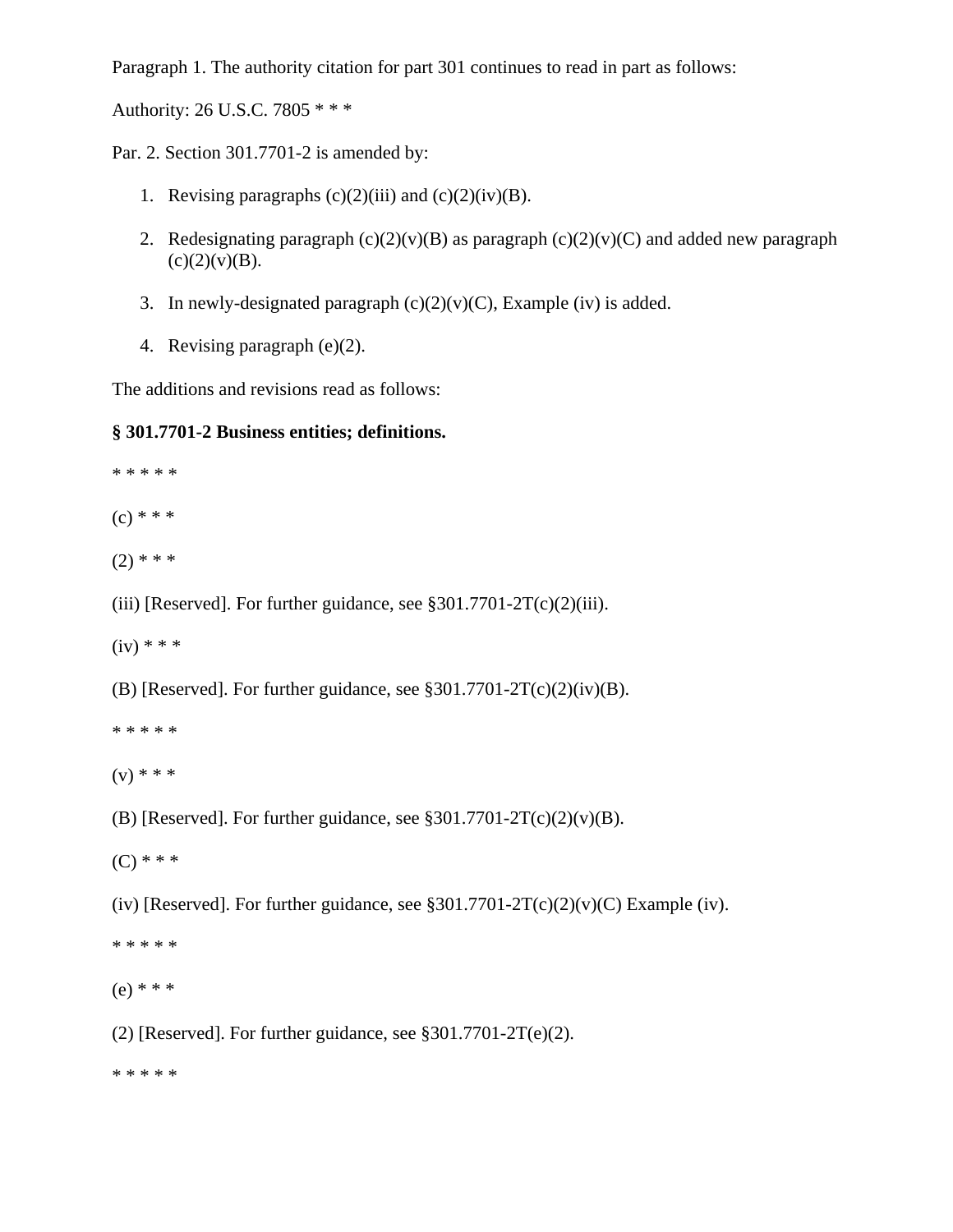Par. 3. Section 301.7701-2T is added to read as follows:

## **§301.7701-2T Business entities; definitions (temporary).**

(a) through  $(c)(2)(ii)$  [Reserved]. For further guidance, see §301.7701-2(a) through  $(c)(2)(ii)$ .

(iii) Tax liabilities of certain disregarded entities—(A) In general. An entity that is disregarded as separate from its owner for any purpose under §301.7701-2 is treated as an entity separate from its owner for purposes of—

(1) Federal tax liabilities of the entity with respect to any taxable period for which the entity was not disregarded;

(2) Federal tax liabilities of any other entity for which the entity is liable; and

(3) Refunds or credits of Federal tax.

(B) Examples. The following examples illustrate the application of paragraph (c)(2)(iii)(A) of this section:

Example 1. In 2006, X, a domestic corporation that reports its taxes on a calendar year basis, merges into Z, a domestic LLC wholly owned by Y that is disregarded as an entity separate from Y, in a state law merger. X was not a member of a consolidated group at any time during its taxable year ending in December 2005. Under the applicable state law, Z is the successor to X and is liable for all of X's debts. In 2009, the Internal Revenue Service (IRS) seeks to extend the period of limitations on assessment for X's 2005 taxable year. Because Z is the successor to X and is liable for X's 2005 taxes that remain unpaid, Z is the proper party to sign the consent to extend the period of limitations.

Example 2. The facts are the same as in Example 1, except that in 2007, the IRS determines that X miscalculated and underreported its income tax liability for 2005. Because Z is the successor to X and is liable for X's 2005 taxes that remain unpaid, the deficiency may be assessed against Z and, in the event that Z fails to pay the liability after notice and demand, a general tax lien will arise against all of Z's property and rights to property.

 $(c)(2)(iv)(A)$  [Reserved]. For further guidance, see §301.7701-2 $(c)(2)(iv)(A)$ .

(B) Treatment of entity. An entity that is disregarded as an entity separate from its owner for any purpose under §301.7701-2 is treated as a corporation with respect to taxes imposed under Subtitle C—Employment Taxes and Collection of Income Tax (Chapters 21, 22, 23, 23A, 24, and 25 of the Internal Revenue Code).

(C) through  $(c)(2)(v)(A)$  [Reserved]. For further guidance, see §301.7701-2(c)(2)(iv)(C) through  $(c)(2)(v)(A).$ 

(B) Treatment of entity. An entity that is disregarded as an entity separate from its owner for any purpose under §301.7701-2 is treated as a corporation with respect to items described in  $§301.7701-2(c)(2)(v)(A).$